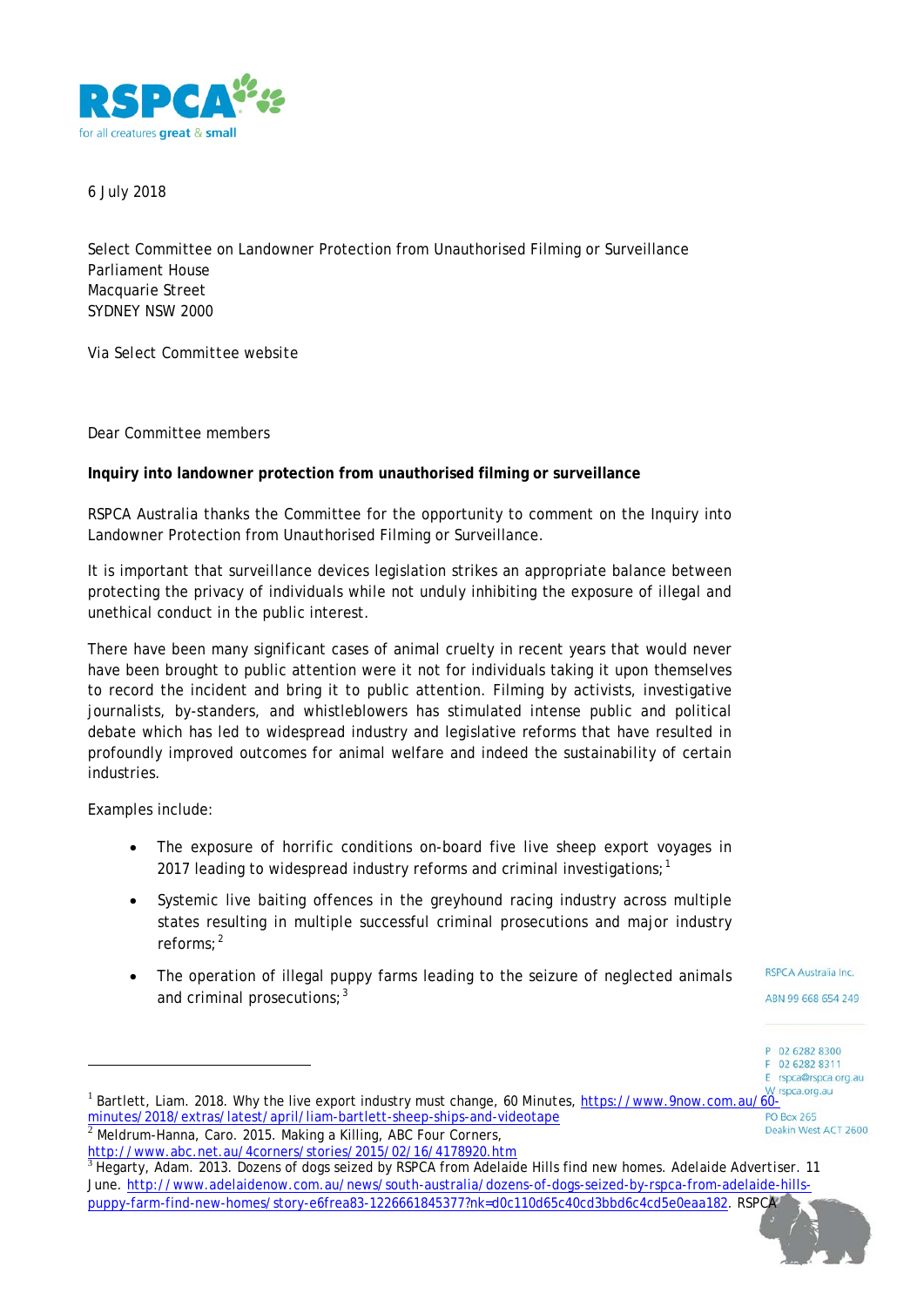

1

- Gross animal cruelty in multiple abattoirs leading to criminal prosecutions,<sup>[4](#page-1-0)</sup> and state-wide regulatory reform;<sup>[5](#page-1-1)</sup>
- Further widespread animal abuse within the live animal export trade leading to comprehensive regulatory reforms (including the Exporter Supply Chain Assurance System) to improve animal welfare standards and the sustainability of the trade;<sup>[6](#page-1-2)</sup>
- Misleading and deceptive trade conduct on behalf of livestock producers leading to enforcement action by the Australian Competition and Consumer Commission. $^{\prime}$

It is important that surveillance devices legislation is not drafted in such a way as to prevent the disclosure of such information. The legislation must contain appropriate exemptions for the disclosure and communication of material that is in the public interest. Without such exemptions the legislation may prevent the public from knowing about matters in which it has a legitimate interest, and in some cases, a right, to know about.

Appropriately balanced surveillance devices legislation is also in the interests of livestock and other animal use industries. In an era of unprecedented concern for animal welfare, the best way forward for animal industries is through increasing the transparency of their operations and continued investment in improving animal welfare outcomes. This is the most effective way of building public trust and confidence. Laws that stifle public and political communication and information about animal husbandry practices are counterproductive to this objective. They only serve to generate community distrust thereby incentivising the very behaviour they are designed to curb.

The RSPCA is strongly opposed to laws that are designed precisely to prevent the public from knowing about animal husbandry and other practices. Legislation, dubbed 'ag-gag laws' in the United States has led to vigorous opposition, not only from the animal welfare organisations but also from a large crosssection of civil society groups. Notably, a coalition of over 70 organisations has been formed in the US to combat the proposals consisting of groups representing civil liberties, the media and free speech, environmental protection, workers' rights, prosecutors, consumers and public health.<sup>[8](#page-1-4)</sup>

<span id="page-1-0"></span><sup>4</sup> Levy, Megan. 2013. Torture for fun: police given shocking abattoir footage. *Sydney Morning Herald*. 21 March. [http://www.smh.com.au/national/torture-for-fun-police-given-shocking-abattoir-footage-20130321-2ggm2.html;](http://www.smh.com.au/national/torture-for-fun-police-given-shocking-abattoir-footage-20130321-2ggm2.html) Cannane, Steve. 2012. Abattoir shut down over cruelty concerns. *ABC News.* 10 February.

[http://www.heraldsun.com.au/news/victoria/abbattoir-shut-amid-animal-cruelty-claims/story-fn7x8me2-](http://www.heraldsun.com.au/news/victoria/abbattoir-shut-amid-animal-cruelty-claims/story-fn7x8me2-1226206386636)

<span id="page-1-1"></span>[1226206386636.](http://www.heraldsun.com.au/news/victoria/abbattoir-shut-amid-animal-cruelty-claims/story-fn7x8me2-1226206386636)<br><sup>[5](http://www.heraldsun.com.au/news/victoria/abbattoir-shut-amid-animal-cruelty-claims/story-fn7x8me2-1226206386636)</sup> NSW Food Authority. 2012. NSW Government leads the way with mandatory animal welfare training for domestic abattoirs. 17 May. [http://www.foodauthority.nsw.gov.au/news/media-releases/mr-17-May-12-animal-welfare](http://www.foodauthority.nsw.gov.au/news/media-releases/mr-17-May-12-animal-welfare-training-abattoirs/#.U6ovSJSSz4Q)[training-abattoirs/#.U6ovSJSSz4Q.](http://www.foodauthority.nsw.gov.au/news/media-releases/mr-17-May-12-animal-welfare-training-abattoirs/#.U6ovSJSSz4Q)<br><sup>[6](http://www.foodauthority.nsw.gov.au/news/media-releases/mr-17-May-12-animal-welfare-training-abattoirs/#.U6ovSJSSz4Q)</sup> Australian Government. 2011. Australian Government action on live animal exports.

Australia. 2013. Victorian puppy farm uncovered. [http://rspca.org.au/campaigns/puppy-farms/victorian-puppy-farm](http://rspca.org.au/campaigns/puppy-farms/victorian-puppy-farm-uncovered)[uncovered](http://rspca.org.au/campaigns/puppy-farms/victorian-puppy-farm-uncovered)

[http://www.abc.net.au/news/2012-02-09/abattoir-shut-down-over-cruelty-concerns/3821302;](http://www.abc.net.au/news/2012-02-09/abattoir-shut-down-over-cruelty-concerns/3821302) Mickelburough, Peter. 2011. Abattoir shut amid animal cruelty claims. *Herald Sun.* 25 November.

<span id="page-1-2"></span>

<span id="page-1-3"></span>[http://www.daff.gov.au/liveexports/government\\_action.](http://www.daff.gov.au/liveexports/government_action)<br><sup>[7](http://www.daff.gov.au/liveexports/government_action)</sup> Herbert, Bronwyn. 2012. Disturbing footage prompts calls for duck farming changes. *7.30 Report*. 19 June. <http://www.abc.net.au/news/2012-06-19/disturbing-footage-prompts-calls-for-duck-farming/4080436>

<span id="page-1-4"></span><sup>8</sup> ASPCA, 'Statement of opposition to proposed "Ag-gag" laws from broad spectrum of interest groups' <http://www.aspca.org/fight-cruelty/advocacy-center/ag-gag-whistleblower-suppression-legislation/statementopposition>.